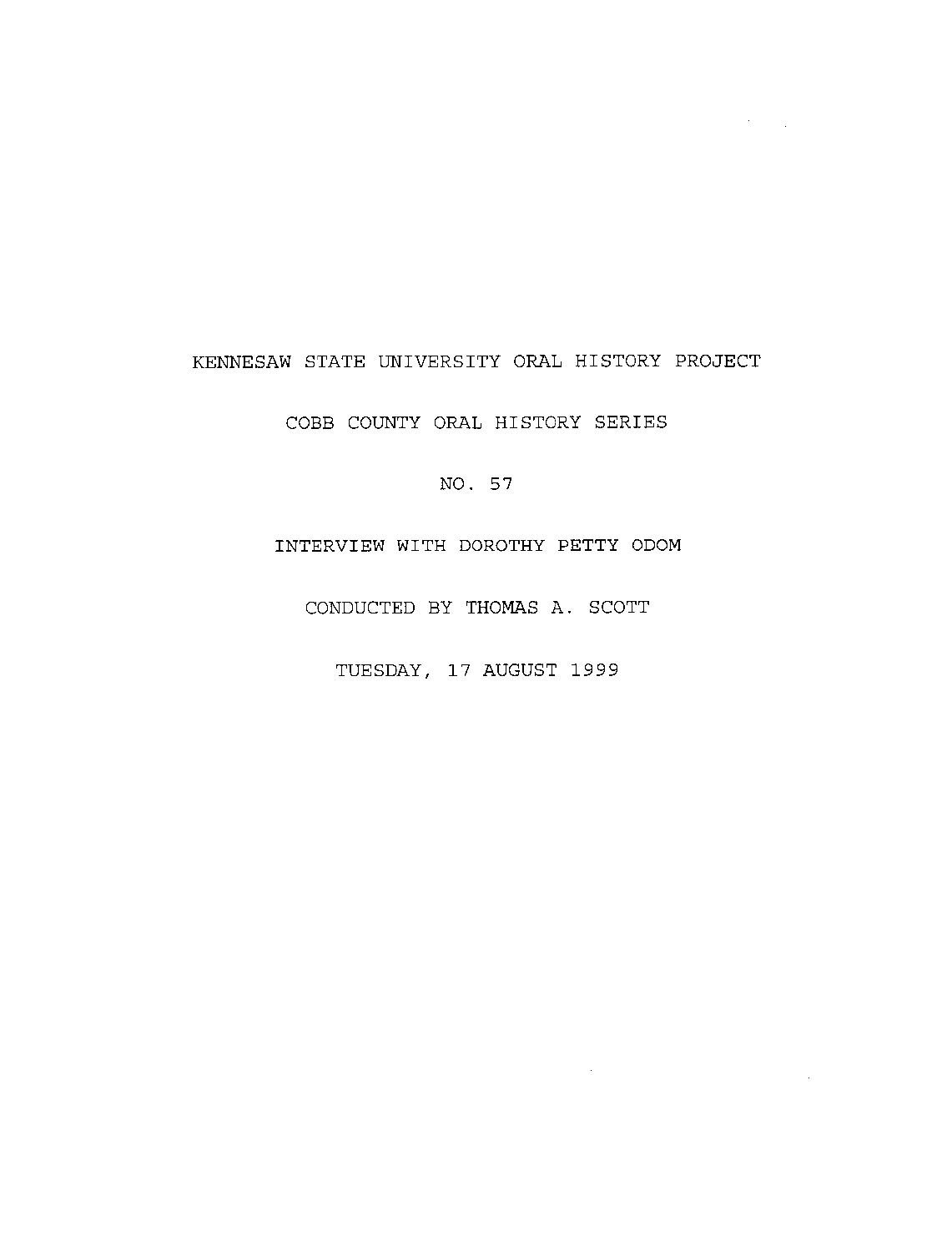Kennesaw State University Oral History Project Cobb County Oral History Series, No. 57 Interview with Dorothy Petty Odom Conducted by Thomas A. Scott Tuesday, 17 August 1999 Location: Bentley Rare Book Gallery, Sturgis Library, Kennesaw State University

THOMAS SCOTT: Today I am interviewing Dorothy Odom who worked in personnel at the Bell Aircraft plant in Marietta during World War II. Ms. Odom, why don't we just begin with a little background information about you? First of all, are you from Georgia?

DOROTHY ODOM: Atlanta.

- TS: You were born and grew up in Atlanta.
- DO: That is the truth.
- TS: Then what year did you go to work at the Bell Aircraft plant?
- DO: I was trying to figure that out on the way here, and I'm not really sure. I think it was around '42.
- TS: Well, was it after the plant was already in full production that you started?
- DO: Not really, because I was in the personnel department, the employment department; and they were desperate for people. <sup>I</sup> had a couple of girlfriends, and we worked some nights till twelve and one o'clock, because they were so in need of help.
- TS: So about how many workers were there at Bell when you started would you say? Just a few thousand?
- DO: Yes.
- TS: So this is probably 1943 then.
- DO: Actually, yes, probably, that's better.
- TS: Well, it's actually March before the plant was built and I think at that time they had about a thousand workers and were just starting up. It's the end of '43 before the first plane comes off the assembly line.
- DO: Well, I know they were desperate for workers because we worked our----- off! [laughter] I'd go home some nights with that ditto all over me.
- TS: Well, let me ask you, before we get in too much about working at Bell, how were you hired at Bell in the first place? I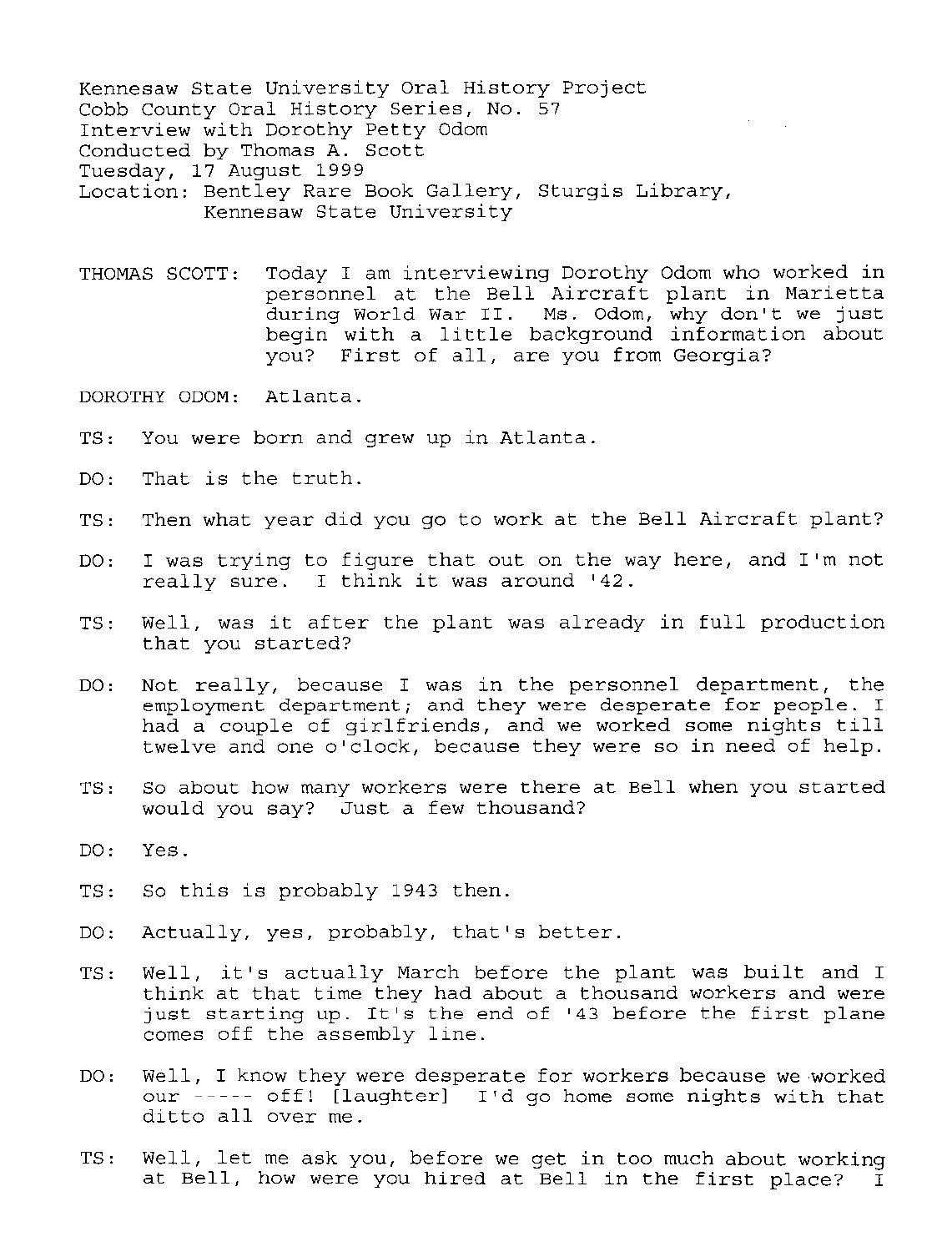guess it was easy to hear about the plant in operation, but how did you go about getting a job?

- DO: They hired an employment agency, first off, Mr. Taliaferro [pronounced "Toliver"].
- TS: Mr. Toliver?
- DO: Well, it's Taliaferro. But they called it Toliver.
- TS: And he was ...?
- DO: Employment agency.
- TS: Did you have a high school degree at that time?
- DO: Yes, and I had some college.
- TS: Where did you go to high school?
- DO: Bass.
- TS: And where did you go to college?
- DO: Commercial and then Georgia State. Well, what used to be Georgia Evening College.
- TS: Which was basically a business school at that time, wasn't it?
- DO: Yes.
- TS: How much college did you have?
- DO: Two years .
- TS: So then you go to an employment agency. Did you get called in for an interview?
- DO: Yes.
- TS: Where did you go for your interview?
- DO: Rhodes Center.
- TS: That's at Peachtree and West Peachtree?
- DO: Right.
- TS: Was this where Bell was headquartered at that time or was this just an employment office?
- DO: It was just an employment office. I think Bell was head-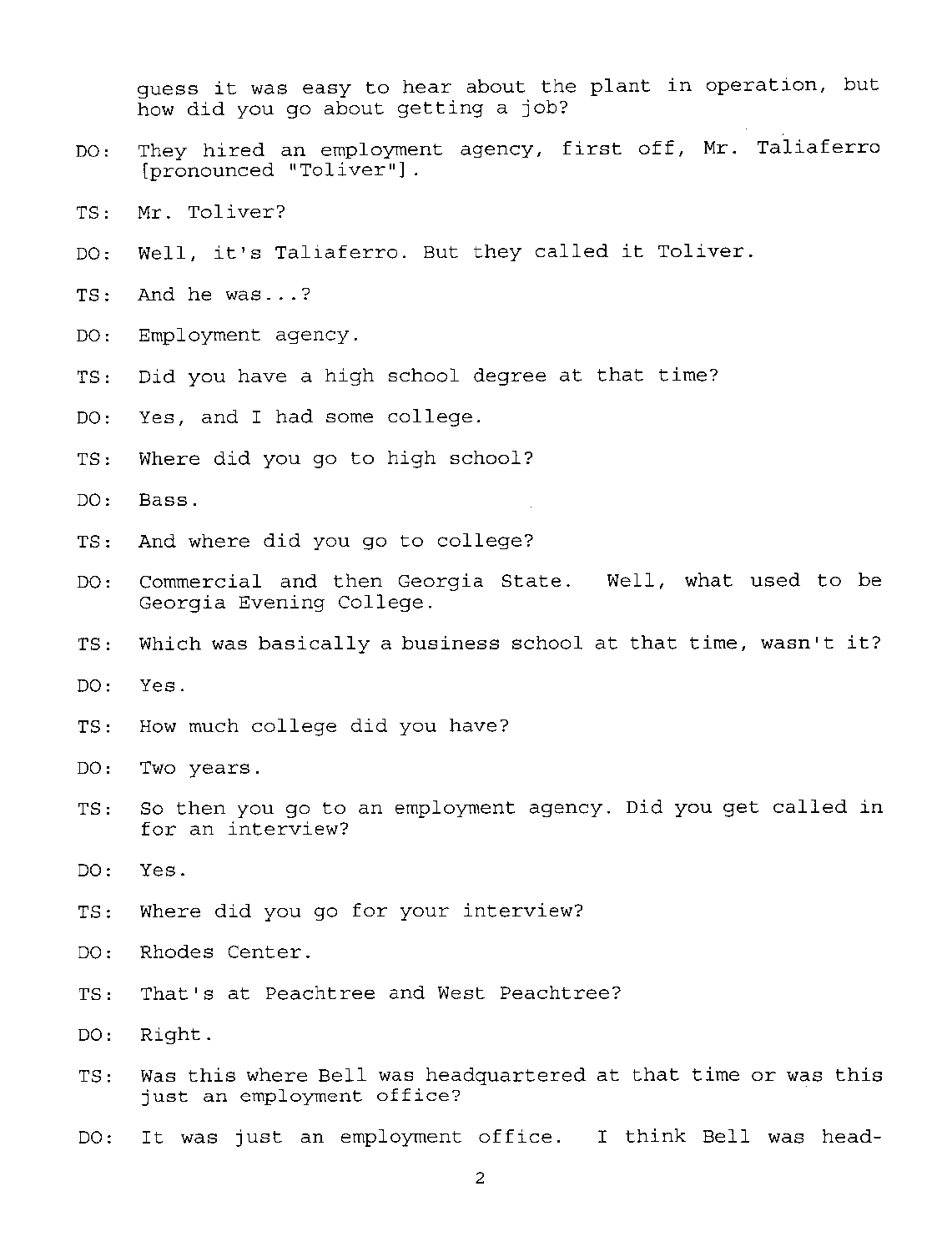quartered up east somewhere.

- TS: Headquarters were in Buffalo, New York; but, I know they had some facilities in Atlanta.
- DO: Well, on Jones Avenue where the second employment office was, it was bigger than the other place. In fact, it was an old manufacturing plant, I think; and the employment office was up on the second floor. So they had more there than the other place.
- TS: I see. So you were hired right away to work in personnel?
- DO: Correct.
- TS: So primarily your office is involved in hiring people at that time?
- DO: Hiring people, yes. And making sure they had the right papers, like birth certificates and citizenship and that sort of thing. You'd be surprised that some people didn't have birth certificates.
- TS: Probably pretty rare in the South at that time to have a birth certificate, wasn't it?
- DO: Yes. You can't come to work with just that; you've got to have this and this and this and this. Sure enough, when they came back, they had the family Bible, a big old thing.
- TS: Now, was your job as a secretary?
- DO: No, I was just processing people, I guess is what you'd call it. Processing there, being sure they had the correct amount of information. But they'd fill out the application. Then I would check it to be sure they had the birth certificate information and all that good stuff.
- TS: Then what did you do with that? Who actually made the decision to hire them? How was that done?
- DO: Well, basically they took everybody, because they were so in need. But there toward the end, when they were getting enough people, they were a little more, shall I say, choosy.
- TS: Right. One of the interviews I was showing you a little bit earlier was Ernestine Slade. She was a black woman, a domestic in Marietta; and she talks about going into Atlanta to get her job, because she was afraid they wouldn't hire her in Marietta. She was afraid they wouldn't hire away the servants of the well-to-do; so she went into Atlanta and got her job there.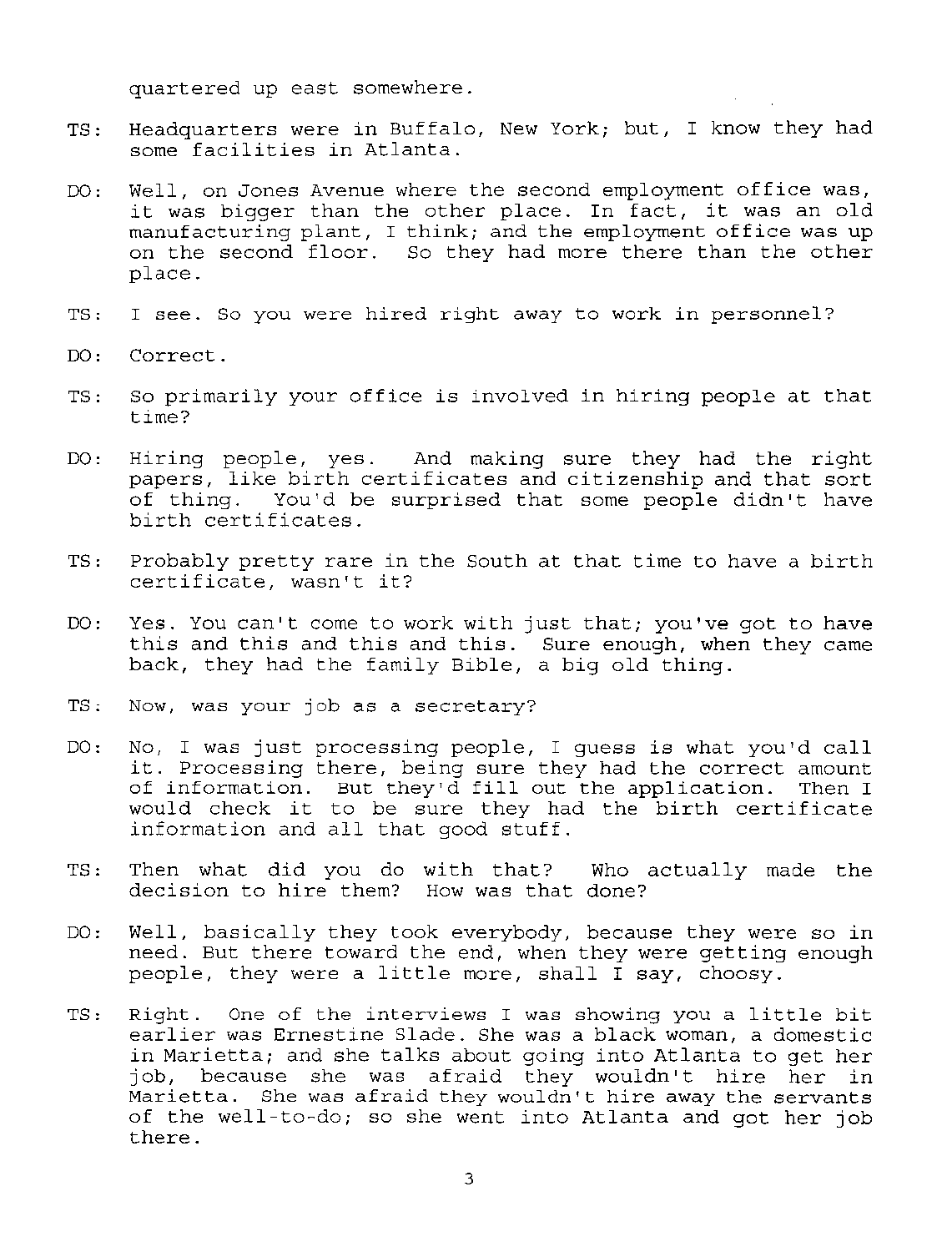- DO: Very good.
- TS: Ernestine Slade was African-American. Were there lots of blacks who applied for jobs where you were or was it segregated?
- DO: It was more or less segregated.
- TS: So you really didn't see anything but whites who came through at Jones Avenue?
- DO: Right.
- TS: Who did you work for? Do you remember any longer who your bosses would be?
- DO: No.
- TS: The reason I was wondering was that I did an interview last October up in New York with a man named **Bill** Gisel, who was sent down here to start up the payroll department, I guess it was.
- DO: No, I don't remember any of the names, I'm sorry.
- TS: Do you remember if they were native Georgians or from Buffalo?
- DO: No, they were from elsewhere, most of them.
- TS: So these are northerners who would come down?
- DO: Yes.
- TS: Now, when did you go to work at the plant in Marietta? You worked at Jones Avenue for awhile, and then you came out to Marietta?
- DO: Yes.
- TS: Do you remember how long you were at Jones Avenue?
- DO: I would say less than a year.
- TS: Okay. And so by 1944 probably you had come out to Marietta?
- DO: True.
- TS: How did you get out to Marietta? Did you ride the trolley?
- DO: [laughter] Well, I'll have to go into it a little more. The same employment agency that I went to, they had another applicant that turned out to be my maid-of-honor. Anyway, she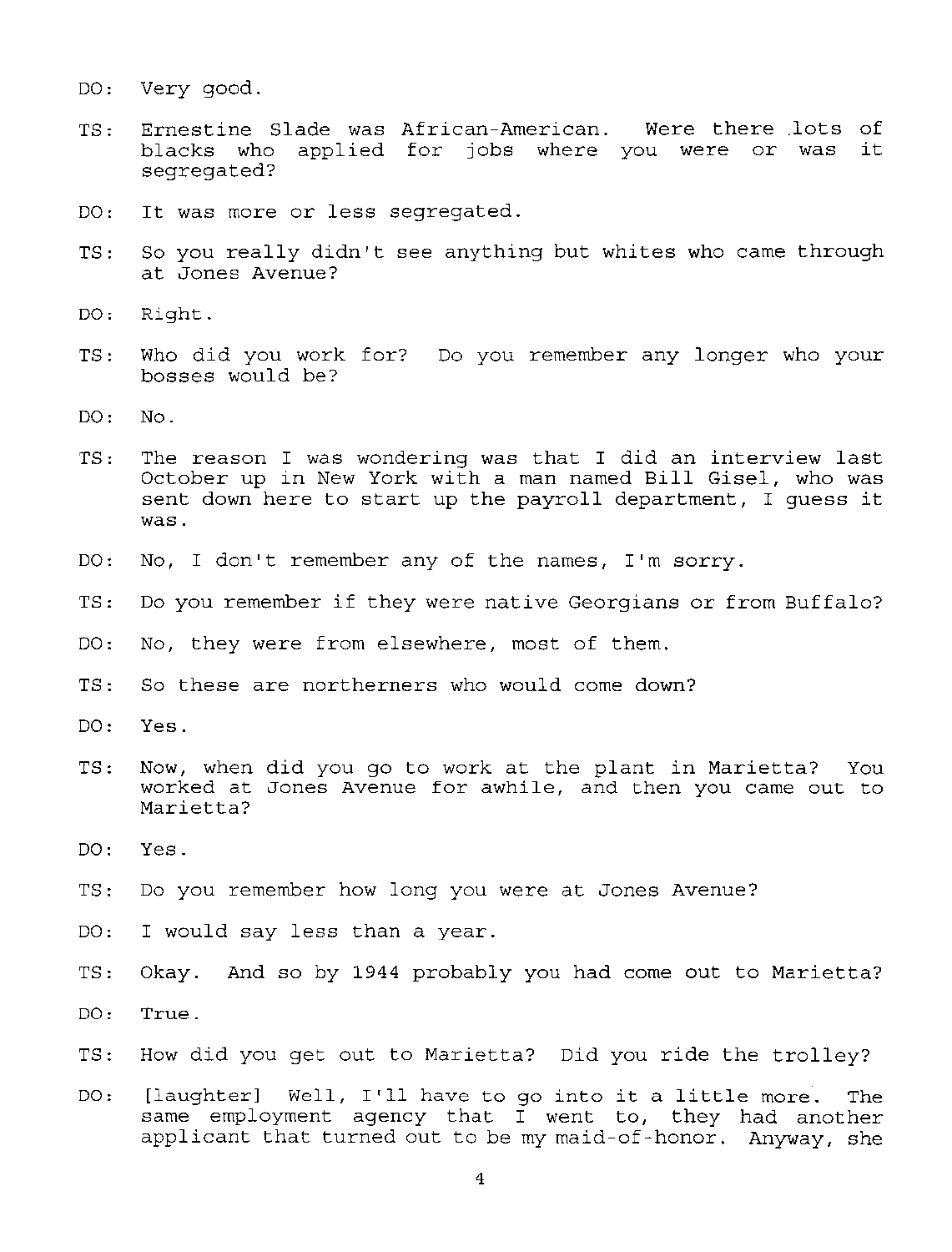was from South Carolina, and she and her girlfriend came down from South Carolina to go to work at Bell. So, I don't know if you remember, but the housing was hard to get then. So, they came to live with my mother and I; and, of course, we didn't have many automobiles then. Mama and I took a taxi and carried them back to our house with their goods in the taxi. In fact, we, Graydon; Jenny and I; and the lady, I quess, was the start of car-pooling. She would come by my house and pick up the three of us. We would sleep from my house to Marietta, because they didn't have any of the freeways that they do now. It was old 41 was all it was. So we would sleep. [laughter]

- TS: Whereabouts in Atlanta did you live?
- DO: Northeast, over toward Piedmont Park.
- TS: So you're living with your mother; you didn't have to go out and try to find housing then, at that time.
- $DO: NO.$
- TS: And this is before you're married and you're name was Lee at that time?
- DO: Petty.
- TS: Petty, okay. So when you worked at Bell you were Dorothy Petty, and the four of you all would come out together on US 41.
- DO: [laughter] Well, let's see, I think she had two more people because
- TS: Oh, six of you?
- DO: Yes, she had a car full.
- TS: I guess she got more gas in the rationing system because of that?
- DO: Yes, I'm sure she did.
- TS: When you say you came out US 41, 41 had just become a fourlane road to Marietta at that time; and so, in fact, everybody called it the "four-lane" around here.
- DO: Yes.
- TS: And so that's the way you came up was the Four-Lane?

DO: Yes.

5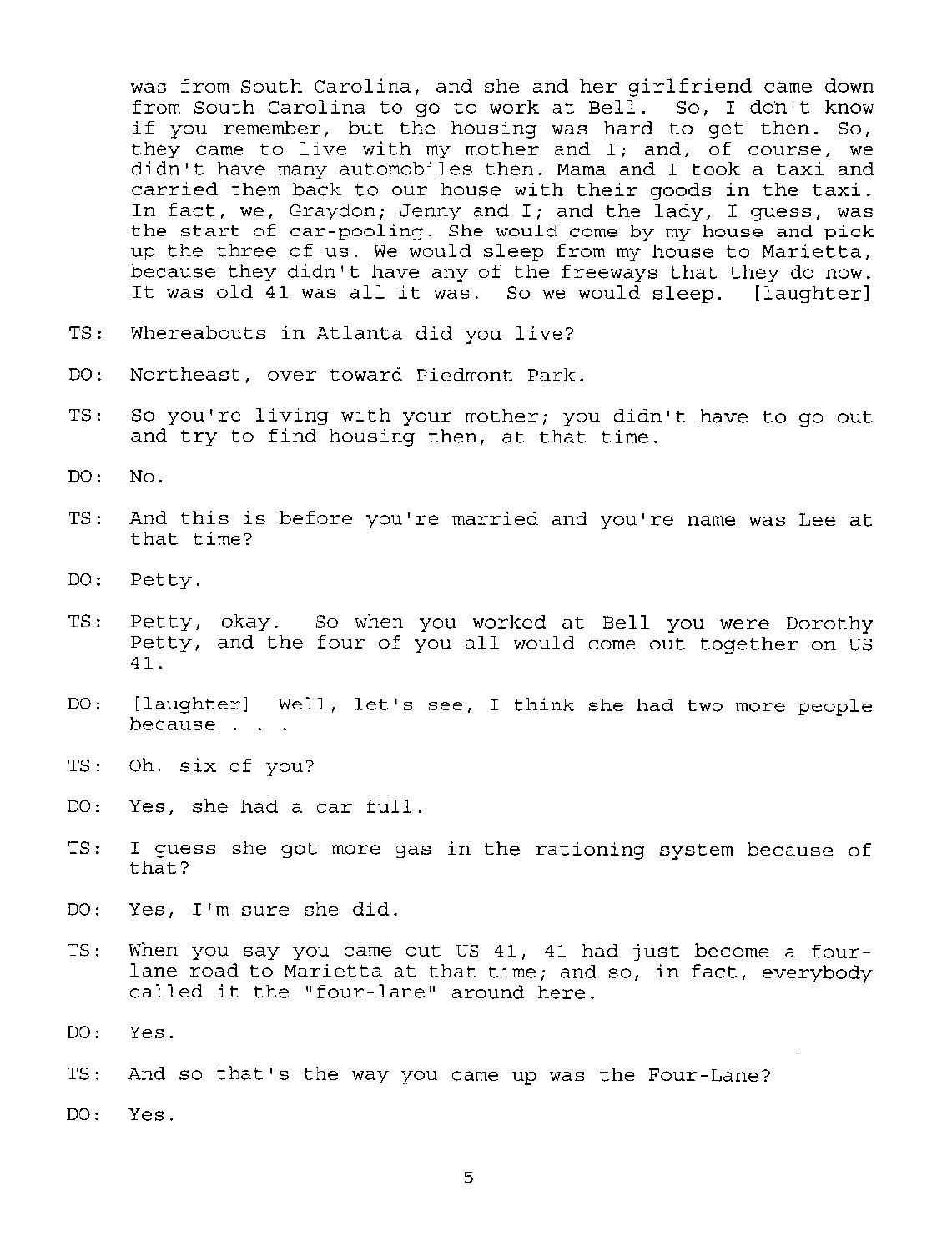- TS: Right by where Cumberland Mall is nowadays was a boy scout camp at that time, way out in the woods, wasn't it?
- DO: Probably, yes.
- TS: How long did it take you to get here, from home to the plant?
- DO: I slept, I don't know. It took forty-five minutes or so, or maybe longer.
- TS: Was there much traffic?
- DO: No, not nearly like what it is now.
- TS: I guess, in a sense the War didn't change things a whole lot for you. In that, I guess, you didn't have to worry about housing and those kinds of things, where you bought your groceries, and what-have-you.
- DO: I got to tell you something and Debby<sup>1</sup> will probably kill me. You was talking about not affecting me any; it was around Christmastime and the two of them and me were going shopping downtown. We were crossing Broad Street and about that time my unmentionables dropped to my ankles. [chuckle] That was unmentionables dropped to my ankles. [chuckle] That was<br>because all the elastic had gone to War, and all my because all the elastic had gone to War, and all unmentionables had were buttons. Those two fools just walked off like they didn't even know me.
- $TS:$ Oh, my goodness. [laughter] Didn't want to associate with you.
- DO: I picked them up and put them in my pocketbook and went on. [laughter]
- TS: Well, I guess the War did affect everybody, didn't it? [laughter] How was the social life in those days?
- DO: We worked so long we didn't have much.
- TS: Is that right? How many hours a week did you work at Bell?
- DO: Well, we worked some nights till midnight. From eight or nine in the morning till midnight.
- TS: Were you on hourly wages in the way you were paid? And so you got overtime when you worked extra?

 $^{\rm 1}$ The reference is to Ms. Odom's daughter, Deborah Odom Witt, who arranged the interview and who was present while it was being conducted.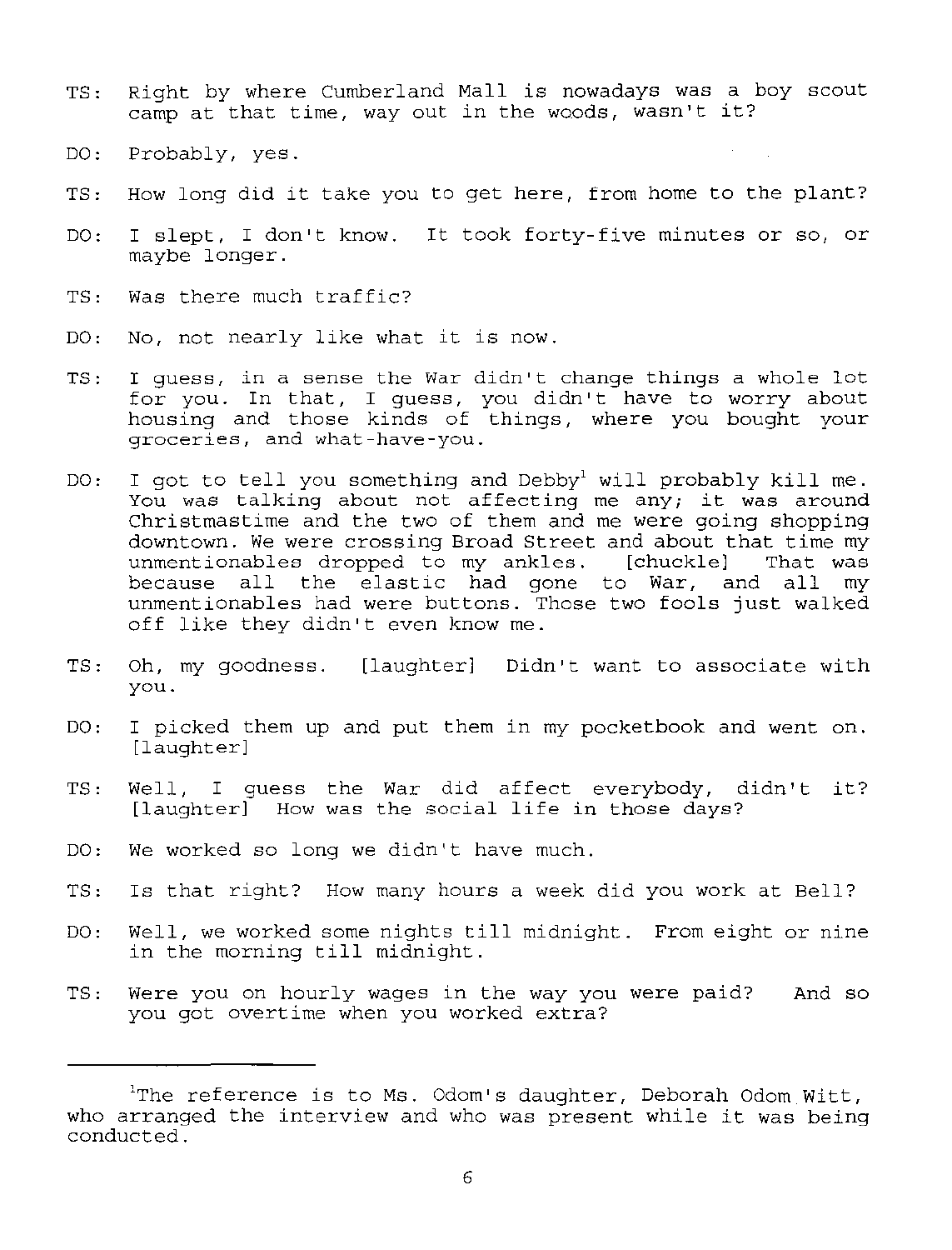- DO: I think so, yes.
- TS: You wouldn't be salaried work, I guess.
- DO: Well, I think I was salaried and then some overtime.
- TS: Do you remember about what the wages were that you were making at Bell?
- DO: No, I don't.
- TS: Did it seem like a lot at the time?
- DO: It did to me.
- TS: That seems to be a universal experience of people that wages were a lot better at Bell than people had experienced before.
- DO: Yes.
- TS: Well, tell me, once you came out to the plant, you were in the B-2 building, the administration building. I was over there just a week or so ago, and it hadn't changed that much, I don't think, since then. It's a relatively small building, the administration part, compared to that huge plant. But did you run into the big shots while you were over there, the Jimmie Carmichaels and so on? Did you ever run into them in the halls or anything?
- DO: If I did, I didn't know it.
- TS: So you just went to your office and did your job.
- DO: Yes.
- TS: So you say you worked till midnight; what time did you start each day?
- DO: Nine.
- TS: You started at nine and you often worked to midnight.
- DO: And some people have made the comment about the cafeteria. Well, evidently, the people that I associated with didn't have such high regard as some of the others. So one of the guys that worked in my department would gather up a carload, and we would go to Marietta to the Elks Club for lunch.
- TS: Where was that located?
- DO: Just in Marietta. He had two great old big dogs; he let them out at noon and loaded us up and would take us to lunch in it.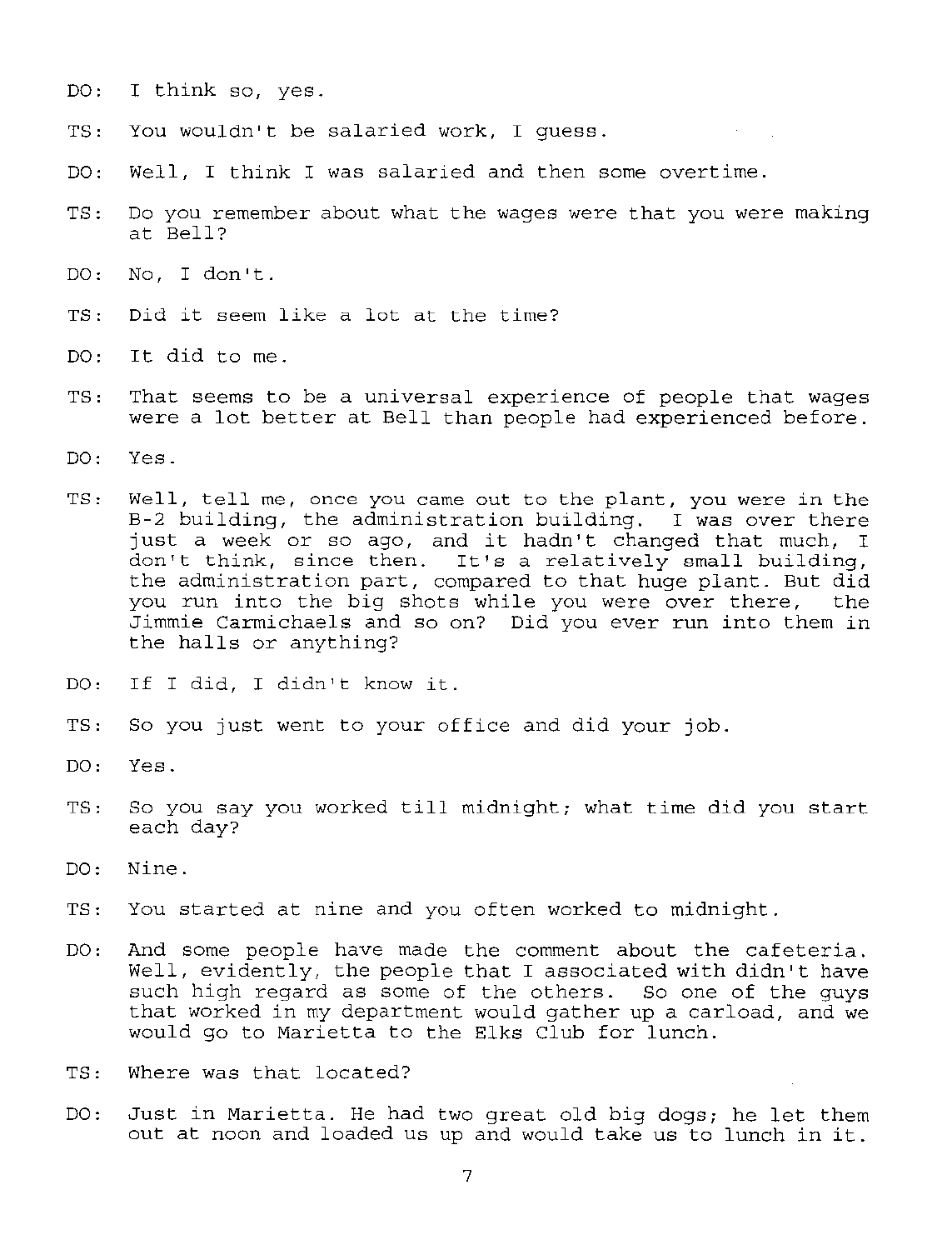- TS: So you weren't impressed with the cafeteria.
- DO: No.
- TS: The food wasn't very good?
- DO: No.
- TS: They had to feed a lot of people there; the photos look like it was very crowded in those cafeterias.
- DO: That may be the reason we didn't like it, because we only had a certain amount of time, you know, to eat; and I'm a slowpoke eater.
- TS: When you went into Marietta to eat was it right downtown on the Square? Oh no, you said the Elks Club. Did you ever go down to the Square in Marietta?
- DO: I think we went somewhere else for lunch sometimes, but Elks Club was mostly it. It wasn't too bad.
- TS: Did you do any shopping in Marietta?
- DO: No.
- TS: So you just worked at the plant and then went home.
- DO: That's right.
- TS: And, in fact, if you were working from nine in the morning till twelve at night, I don't guess you had too much time to sleep, did you?
- DO: No.
- TS: Well, how would you describe your experience at Bell? Was it the experience of a lifetime or a relatively unimportant part of your life? Was it real exciting to be there during World War II?
- DO: Yes, it was. I don't think we, that worked like I did, were<br>as glamorous as Rosie the Riveter; but we did our part. I as glamorous as Rosie the Riveter; but we did our part. felt like I was doing something; so I felt pretty good about it.
- TS: When you came out to the plant in Marietta, were you still looking at people's birth certificates and that kind of job or had the job description changed when you came out here?
- DO: No, it was the same thing.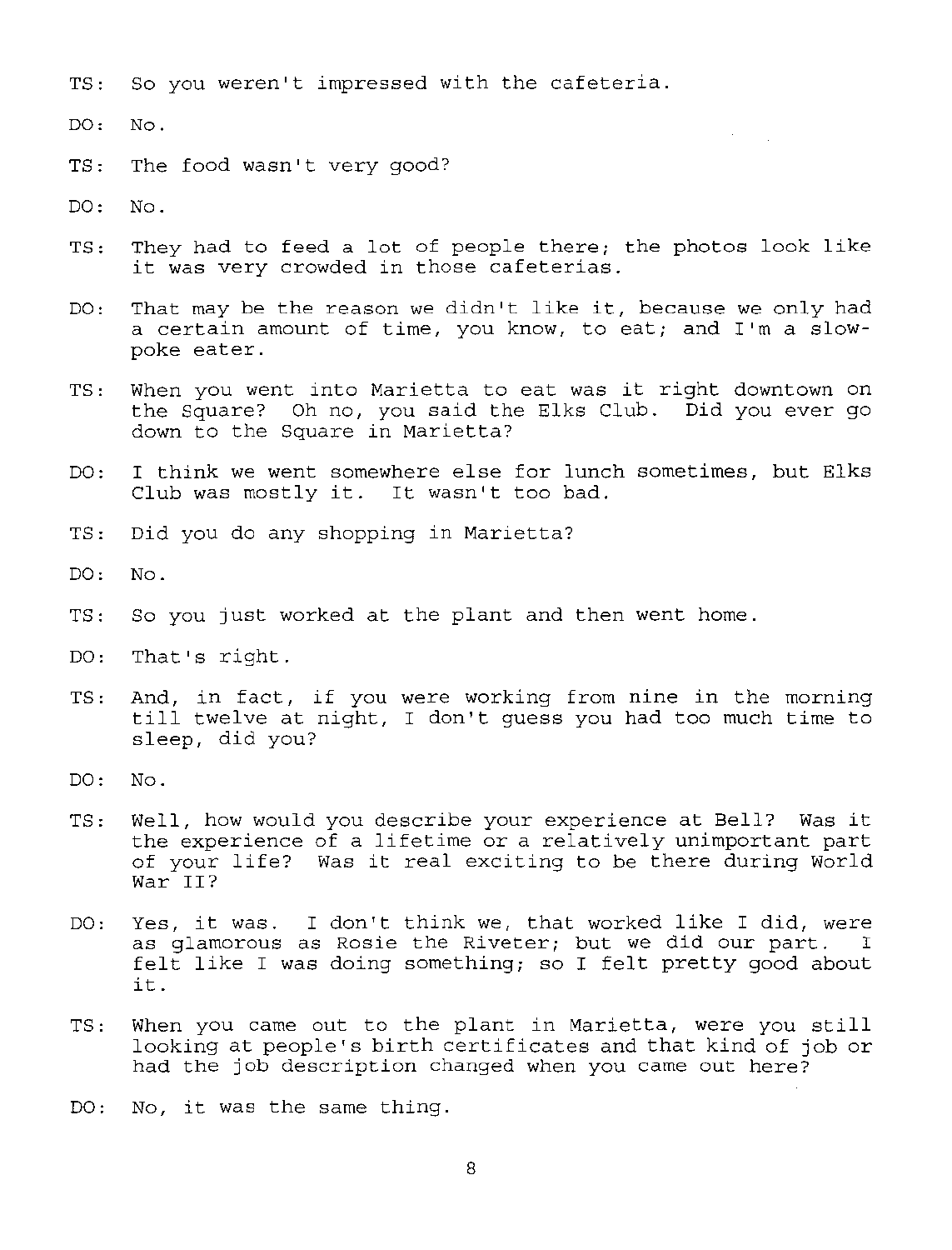- TS: You're still hiring people.
- DO: Yes.
- TS: So they're coming to apply for jobs, and you're obviously meeting a lot of people. You're saying very few people had birth certificates. What percentage, would you say, could really read and write of the people coming to work at Bell? Was it a high rate of literacy or did you run into a lot of people who had a third grade education?
- DO: Yes, something like that. They were medium. I mean, some of them you would have to explain some of the things on the forms to them, and not all of them were black. There were some white people.
- TS: Who couldn't read the form?
- DO: Yes, I don't remember exactly what positions they got, but I'm sure it wasn't secretary. I was telling Deb the other day when we were talking about this--I said I can remember hiring midgets to work in the nose cone of the plane.
- TS: Oh, really?
- DO: Yes. Because big people wouldn't fit in the nose cone, you know, and I don't know if they prefer midgets or dwarfs or whatever, but little people. [chuckle]
- TS: Right, right. So you're actually placing people in jobs then, when they come through you're . . .
- DO: I think, in my opinion, when they came out of there that they had more job skills, let's say, than they did when they came in, because they were building the plane actually and had to know one screw from another. So, in my opinion, I think they had a better education for getting a job than they did when they came in there.
- TS: Well, weren't there training schools in the plant?
- DO: Yes.
- TS: And so, I guess, if you're actually hiring somebody to be a riveter, you really send them to school first, don't you?
- DO, Yes. Because how many riveters were there normally?
- TS: So are you assigning them to go to a class when you hire them?
- DO: Well, they would advise us ahead of time that this department needs so many and this department needs so many, and you would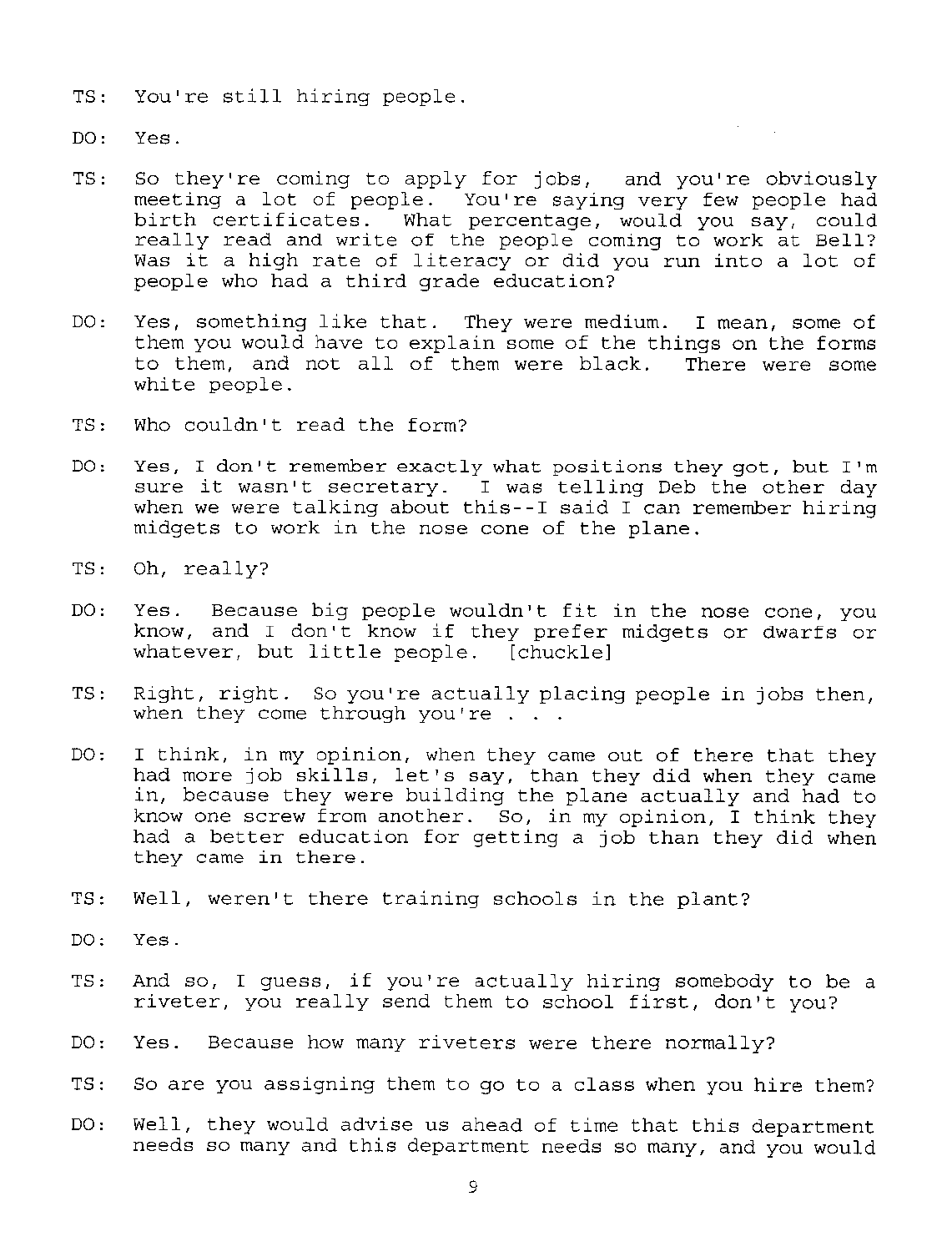send them to that department head.

- TS: I know that it's a segregated plant at Bell, but I've also got a few pictures where it looks like blacks and whites are working together in at least a few situations. How did you handle that? If there were black workers did you assign them to different buildings or whatever than where the whites were?
- DO: No, we were briefed, basically, this requires so and so and this requires so and so. When they sent us, "We need so many in this department, so many in that department," it didn't matter; color didn't matter.
- TS: So blacks and whites are actually working together.
- DO: Yes.
- TS: Okay. I do have a few pictures where it looks exactly like that, and so, I'm not exactly sure how segregation worked at the plant. I've also heard of blacks being in separate buildings working from whites.
- DO: I haven't heard that.
- TS: What about where you're working? Were there any blacks at all that were working as secretaries or doing personnel work?
- DO: Yes, I think so. And they were pretty good too.
- TS: Okay. So in your office there were black workers.
- DO: Yes.
- TS: And they're pulling their own weight.
- DO: Of course, yes.
- You had mentioned earlier when we looked at a picture of the  $TS:$ ditto machine that you used to . could you say a word or two about what it was like to be an office worker and what kind of equipment that you had to work with, in those days?
- DO: I hated those things, I hated them!
- TS: Because they got ink all over your hands?
- Yes! I need my hands!  $DO:$
- TS: And ink on everything else?
- DO: Yes.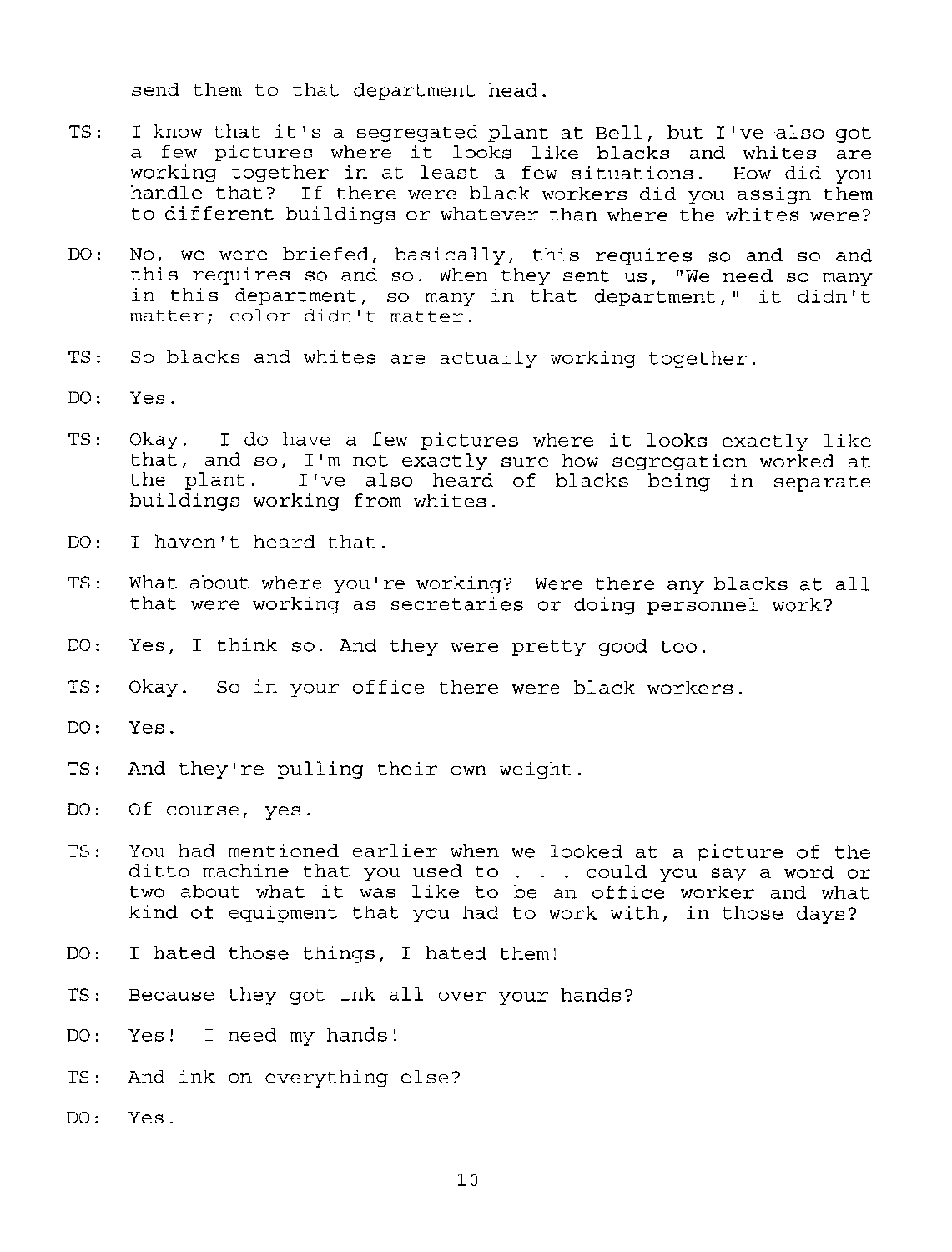- TS: So you did have ditto machines that you had to work with. What kind of typewriters did you have?
- DO: Manual.
- TS: That's the only thing there was at that time, wasn't it?
- DO: Yes.
- TS: Any other equipment that you can think of that would have been standard then and that nobody would use nowadays?
- DO: That's about the only piece of equipment was a ditto machine. I mean, a typewriter, and most of it was done with pen, pencil.
- TS: Filling out the forms was really with pen and pencil?
- DO: Yes, because that was the majority of it. Basically what we used the ditto machine for was to make copies of forms that they had brought in. Some of it was real old and precious to them, and they didn't want to give them up.
- TS: I see. So if they bring in a birth certificate you make a copy of it.
- DO: A copy, yes.
- TS: This is not exactly like putting it on the xerox machine and making a copy.
- DO: [laughter]
- TS: How did you make a copy with a ditto machine?
- DO: Put this purple stuff in there.
- TS: You put the purple stuff in the machine and then what do you do with the document?
- DO: You roll it.
- Ts, Yes, okay. But this is making originals, isn't it? You were talking about people bringing in something that was precious. taiking about people bringing in something that was preciot<br>So what you're saying is you actually type it over again?
- DO: No. It would have like a, what am I trying to say, a drum No. It would have like a, what am I trying<br>thing and you put it on and roll it through.
- TS: Okay. What would you do with the original then?
- DO: You put it on the drum this way and roll it through.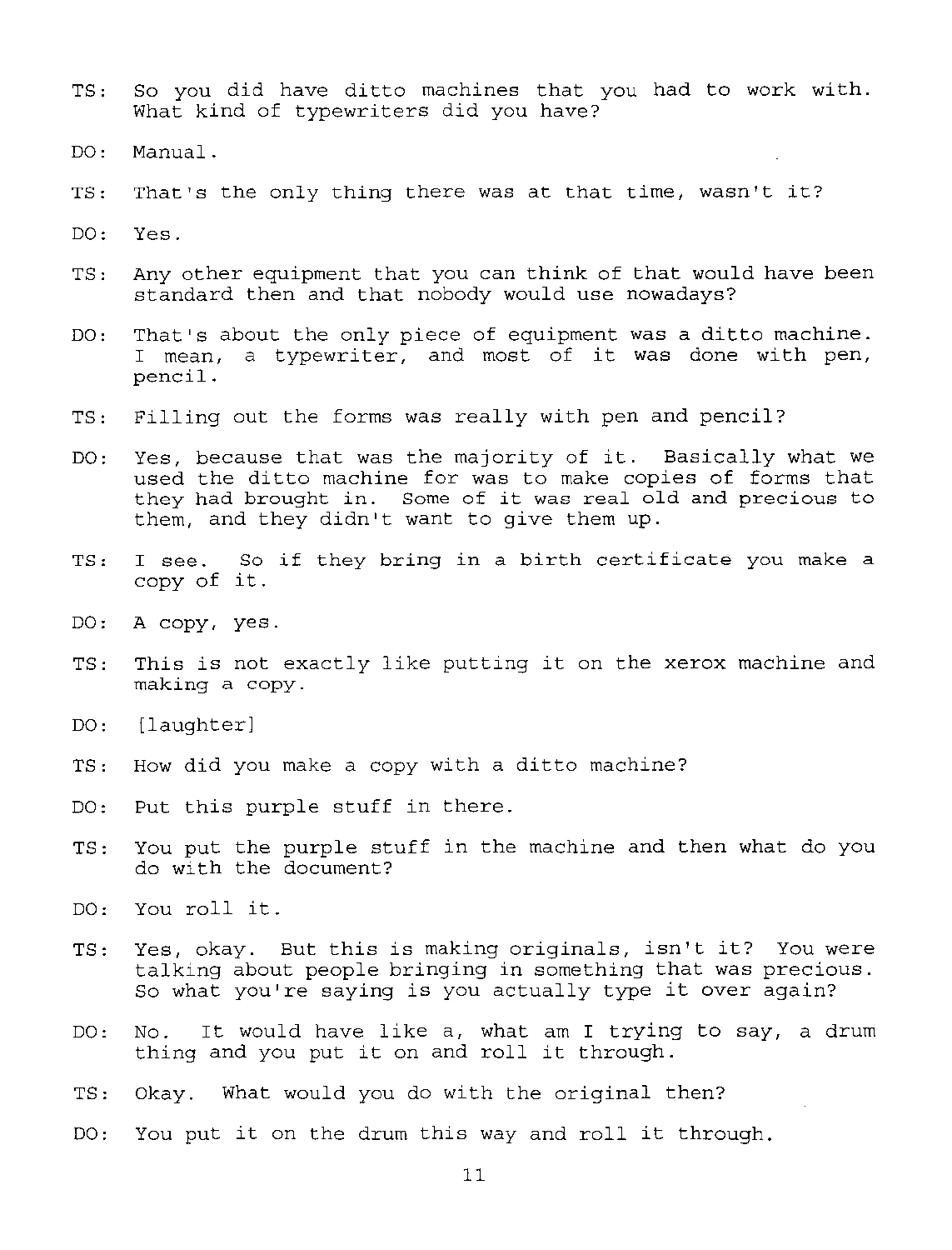- TS: And that doesn't destroy the original to do that?
- DO: No.
- TS: Well, you're teaching me something. [laughter]
- DO: You don't want to know. [chuckle]
- TS: I don't want to know any more about it, okay. [chuckle] Could you say just a little bit more about the people at Bell? Would you say that most workers were people who were really excited like you were that they're doing their patriotic duty?
- DO: Well, the two I mentioned before, of course, were my closest friends. They worked side by side with me, and I met some others while we were working there that were very nice. I didn't meet any ugly people; so they were all very nice and friendly.
- TS: What would you say the impact of Bell was, first of all, on you? Did it teach you some skills that helped you later on?
- DO: Not really. I mean, because I basically already knew what I was doing, and I didn't do anything else.
- TS: Now, Ms. Odom, you worked from '43 to the end of the War at Bell? Did you stay till the plant closed?
- DO: No, I could see the handwriting on the wall, I guess, for lack of a better expression, and I left before it closed. Because I could see that it was closing, you know, and they were getting rid of people in my department. So I left before they closed.
- TS: It looks to me from the figures that the peak of employment was in February of 1945. Then, of course, the dropping of the A~bomb was in August of '45. Actually Victory in Europe doesn't even take place until May, but still it looks like February is about when it peaked. I guess it was pretty obvious by that time that we were well on our way to victory in World War II, and they're beginning to cut back a little bit. So would it have been some time after VE Day that you quit?
- DO: That was '46, wasn't it?
- TS: No, May of '45 is Victory in Europe and then August of '45 in Japan, in Asia. Would it have been probably in that period after Hitler had been defeated that you would have quit, do you think?
- DO: I think somewhere in there. I'm not real sure of the date.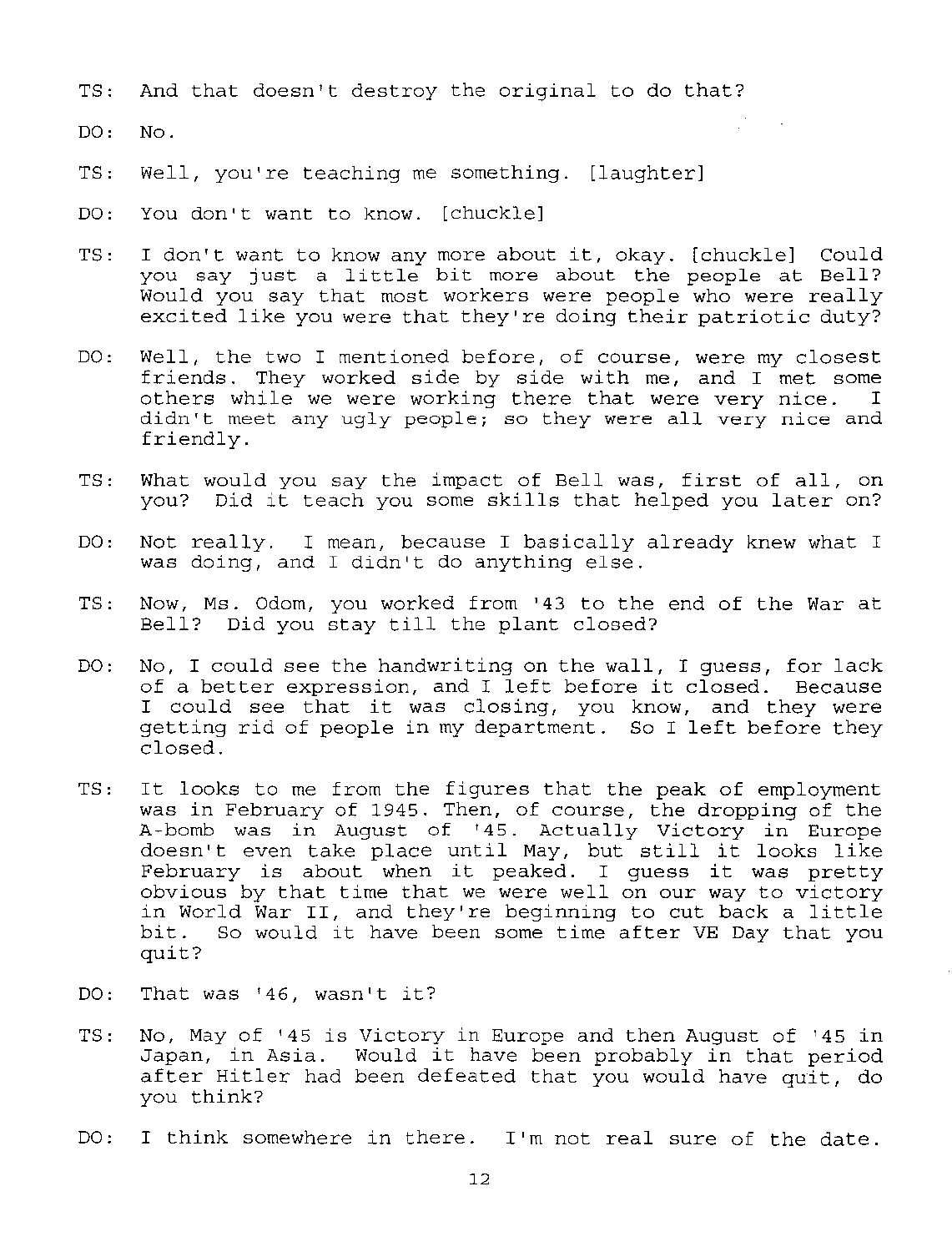I wish I could remember better, but I can't.

- TS: When you left, they still had pretty large employment; but, I quess, really in a place like personnel you...
- DO: They were toning it down.
- TS: You really could be cutting back, because they didn't need any more employees. Apparently, they laid off just about everybody within just a few weeks after the Japanese surrendered. Is that right?
- DO: I don't know. [chuckle]
- TS: Of course, you were gone by then, I guess. Did you go to work at other places after you left Bell?
- DO: Oh, yes. That's another story. I saw an ad in the paper for a secretary. That was what I was I suppose, really, and I answered it. It was down in . you don't know about the Bona Allen building downtown?
- TS: The what building?
- DO: Bona Allen. Well, anyway, I got a job for two bosses. Neither of them needed a full-time secretary, so I worked for one half-time and the other one half-time. It worked out pretty good. Then they decided to split up. The one of them was a manufacturer's representative, and he built his own office. I didn't know what they were going to do with me, so I think they cut cards or something to see who I would go with. But anyway, I went with the one that opened the office, so it was kind of nice, new office and so forth.
- TS: Let's see, you're not married yet at this time, are you or had you already. . . ?
- DO: No. I was working for Mr. Parker. That's the guy I went to work for for quite some time. In fact, he didn't want me to get married; and when I told him I was expecting, he said, "I'll fix you a nursery here in the back and you can bring the baby to work with you." I was working for him, Debby, when you were born.
- TS: So you continued working, didn't let marriage stand in the way of continuing to work then.
- DO: Oh, yes.
- TS: So you worked all your life?
- DO: Yes.

13 HORACE W. STURGIS LIBRARY **KENNESAW STATE UNIVERSITY**  KENNESAW, GEORGIA 30144·5591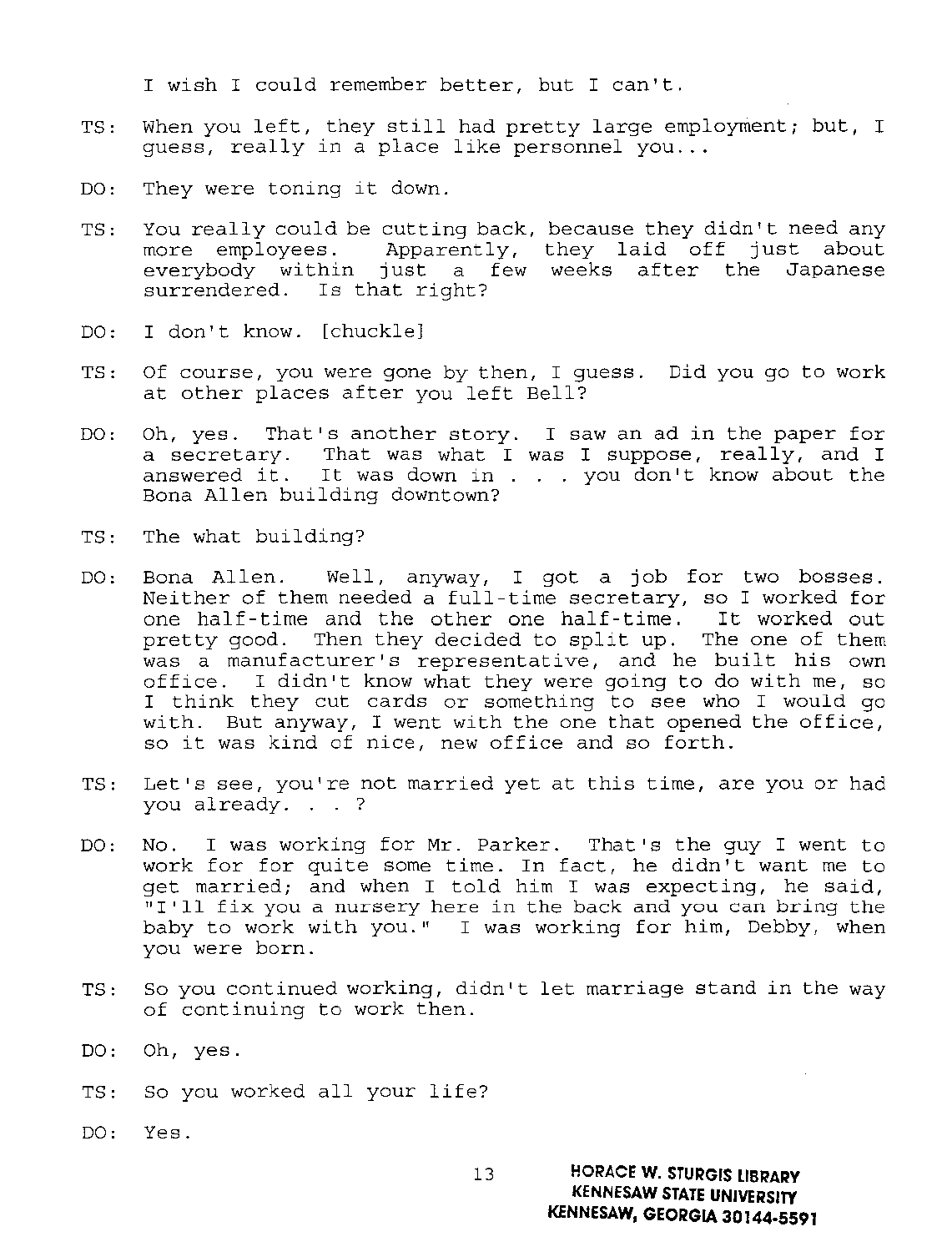- TS: Okay. I think I'm just about at the end of the questions that I have that had to do with Bell Aircraft; but I thought I'd give you an opportunity, if you wanted, to talk about any of your experiences there, of anything that I didn't ask.
- DO: No. I worked for Mr. Parker ten years.
- TS: So this would be like '45 to '55 or something like that?
- DO: Yes.
- TS: Where else did you work after that?
- DO: After that I went to work for Irvindale Dairies.
- TS: Irvindale Dairies?
- DO: There's sort of an odd story about that. When I first started<br>to work for Mr. McGinty, he was treasurer of the company. I to work for Mr. McGinty, he was treasurer of the company. I went to work for him there, and he had an office on Spring Street. Then I got pregnant again, and I left and got another job. Then Mr. McGinty called the house and talked to my husband and wanted me to come back to work for him. So on a Saturday--I told him I was already working; but I'd have to give notice; I didn't know if I wanted to go back to work for him or not--but anyway, I went for an interview with him on a Saturday afternoon. Monday morning I gave my notice at the other job, because he was a love of a man.
- TS: I guess there's one other thing that's confusing to me; you showed me the badge that you had a little bit earlier for the Bell plant. It's listed Dorothy P. Lee, but you say your maiden name was Petty.
- DO: I was married before.
- TS: But you weren't married when you were working at Bell?
- DO: No.
- TS: That makes sense. Well, I wanted to ask you one more thing about those badges too. I've heard stories that different badges allowed you to go into different parts of the plant depending on whether it had a black circle around it or such as that. Do you remember anything about that?
- DO: Well, as far as I remember, I had no restrictions.
- TS: So your badge allowed you to go anywhere.
- DO: I really didn't want to.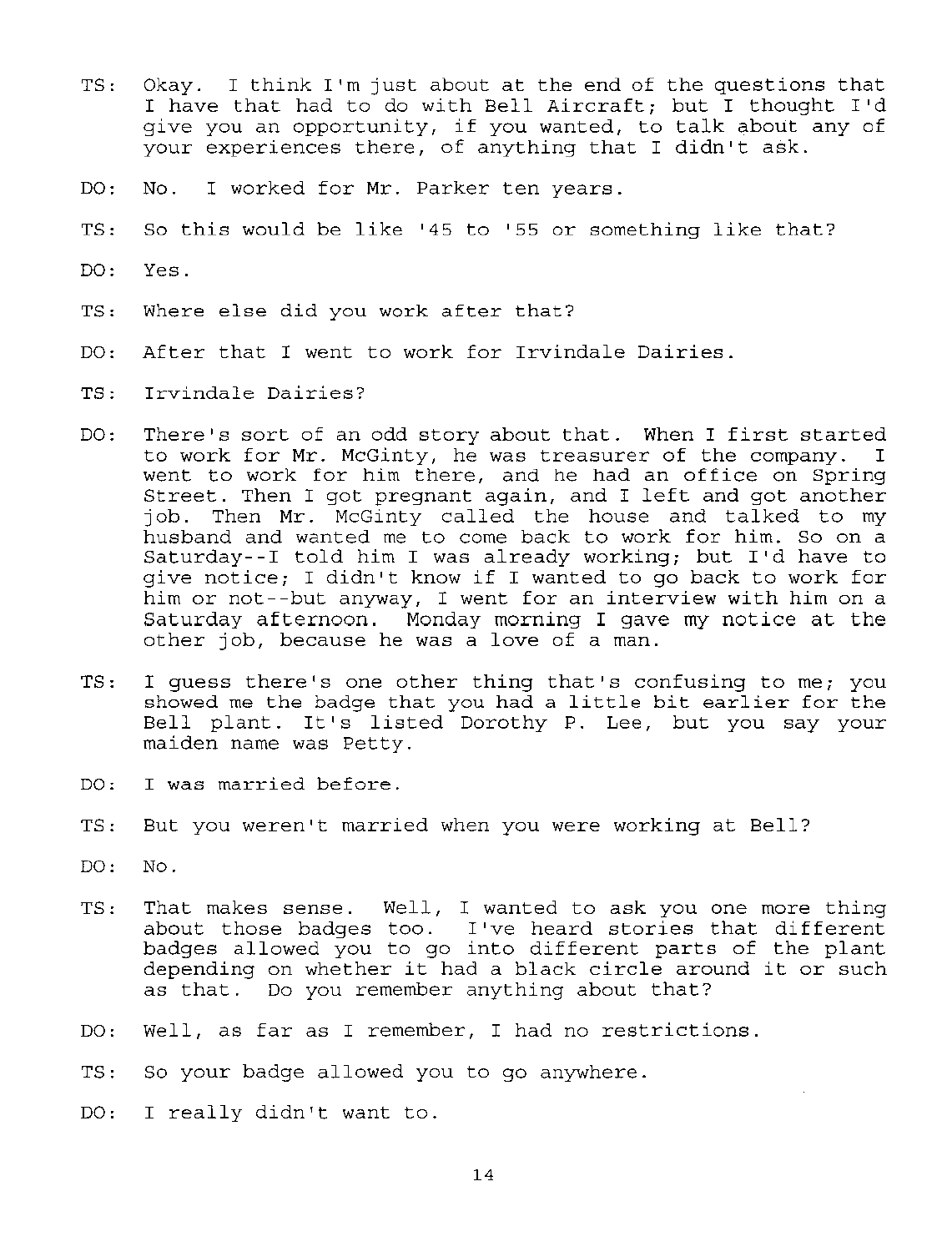- TS: On your badge, there was a number that was attached to it, it seems like.
- DO: The department number.
- TS: Department number. So that 27 is your department number. And the badge itself looks like it's laminated something. Did you say you think that's leather?
- DO: No, I thought you meant this part.
- TS: The back part's leather, isn't it, with the little plastic clip. And the front part maybe
- DO: What happened to that lady? [chuckle]
- TS: I can't remember what kind of, I mean, I'm not really sure; but it looks like it's kind of laminated hard at any rate. It's not plastic.
- DO: I was trying to see if there's any date on them anywhere, but there's not.
- TS: But it's got your picture and then has your name on it and what's it say? At the top, it says: The Bell Aircraft Corporation, Georgia Division; and a number, let's see, 06361 was your number; and then department number below it. And so you had to wear this everywhere when you were in the plant.
- DO: True.
- TS: Well, that's great that you've hung onto it all these years. I believe I'm out of questions, but I sure do appreciate you coming today and letting me talk to you.
- DO: Well, I hope I have helped some.
- Ts, It helped a great deal. Thank you very much.